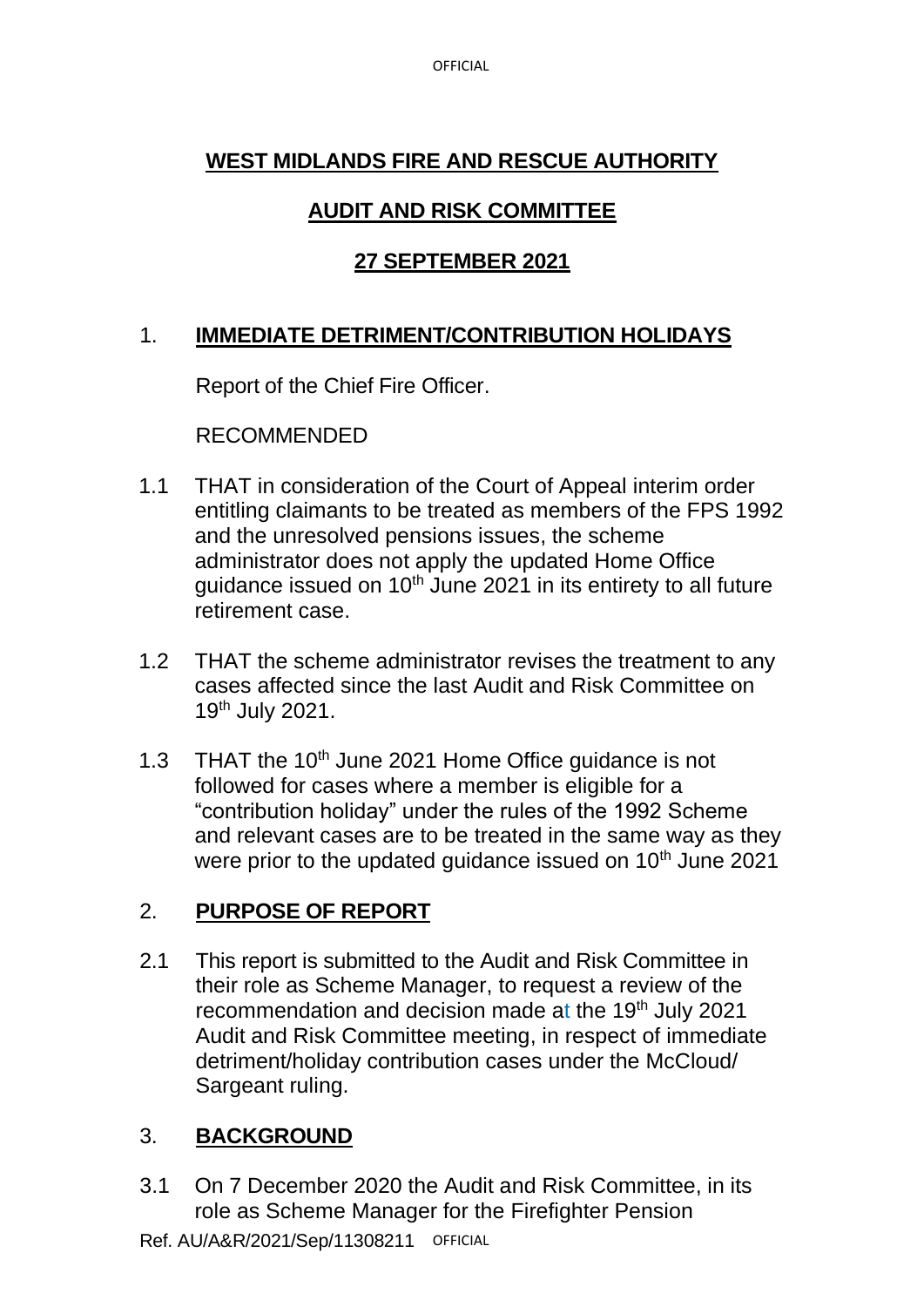#### OFFICIAL

Schemes, took the decision to instruct the Scheme Administrator to act upon guidance issued by the Home Office in August 2020.

- 3.2 This guidance was updated on 10 June 2021 and included within the further information, was a paragraph advising Fire Authorities not to use the August 2020 guidance in cases where a member would have been eligible for a "contribution holiday" under the rules of the 1992 Scheme.
- 3.3 The August 2020 and June 2021 guidance is described as non-statutory and informal guidance from the Home Office. The Fire Authority is obliged to follow this informal guidance in most circumstances. However, in law, nonstatutory guidance does not need to be followed if there is a good or rationale reason not to do so.
- 3.4 In the matter of "contribution holiday" by implementing the updated guidance, the administrator is providing different options to employees in different positions. Whilst this is not an instance of new discrimination it is deemed to be a continuation of the ongoing discrimination which the government seeks to cure within the remedy.
- 3.5 If we do not process these members who have had a contributions holiday in the same way as others that fall within the Immediate Detriment category, this will mean they are being treated differently and this may be viewed as continuing less favourable treatment.
- 3.6 In seeking further sector wide information other Fire Authorities/Pension Boards are processing contribution holiday scheme members as immediate detriment cases and not further delaying the outcome of remedy.
- 3.7 From a local employee perspective, it has been identified that employees who are pension scheme members are affected and are postponing their retirement which is incurring a financial pension detrimental impact also.
- 3.8 The review and further consideration of the evidence these circumstances present, as well as the statement of the Pensions Board on the 1 July, require a reconsideration of the recommendation made to the Audit and Risk Committee on the 19 July 2021.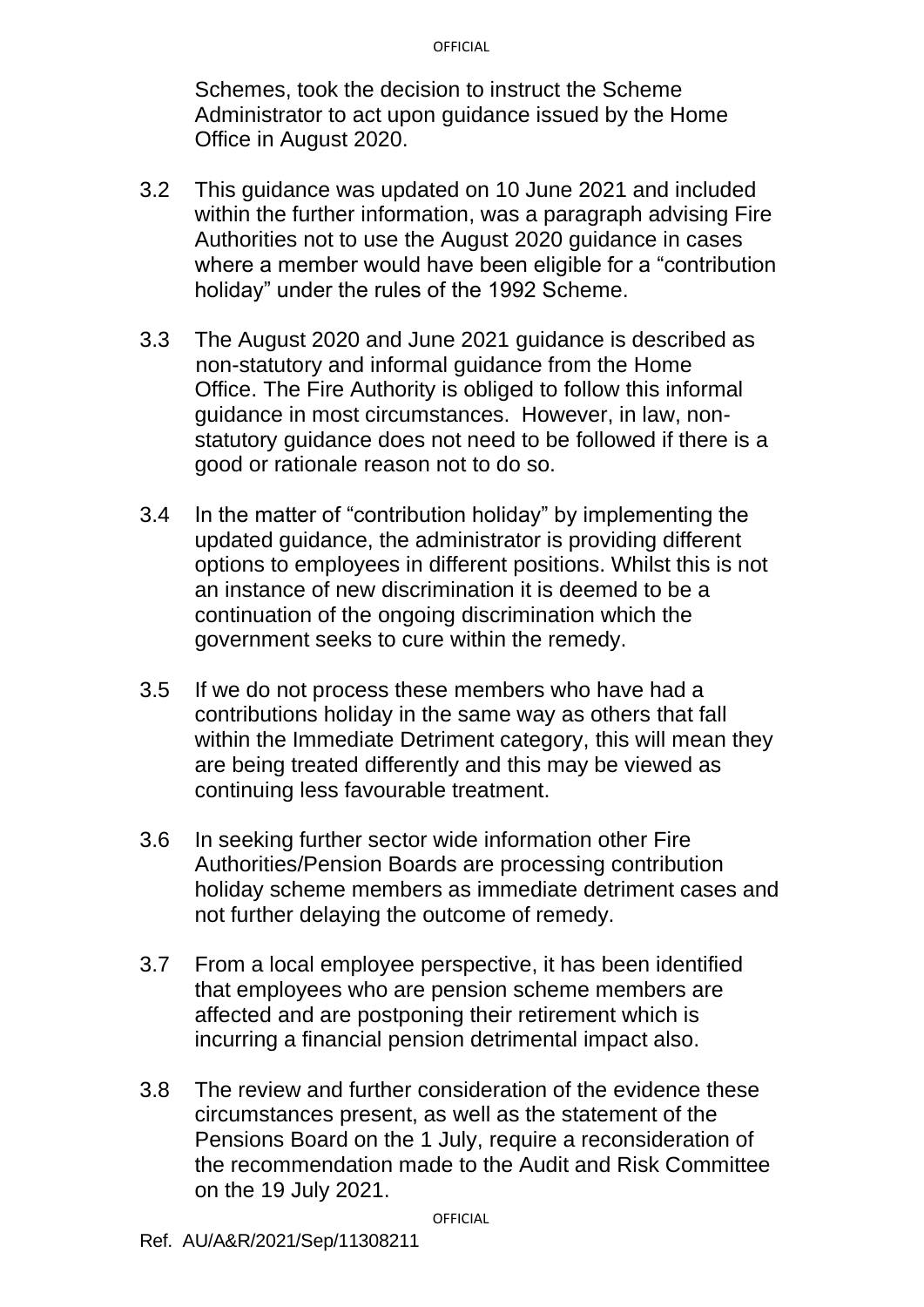3.9 Further reports will be presented to the Audit and Risk Committee relating to the pension's arrangements associated with Immediate Detriment cases under the McCloud/Sargeant Ruling as Government Guidance and/or other relevant information becomes available.

## **Decision required**

3.10 The Committee are asked following due consideration of this report, to approve the Chief Fire Officer's recommendation of the continued application of the August 2020 guidance in relation to Immediate Detriment in respect of 'contributions holidays'.

# 4. **EQUALITY IMPACT ASSESSMENT**

4.1 In preparing this report an initial Equality Impact Assessment is not required and has not been carried out. The matters contained in this report will not lead to and/or do not relate to a policy change.

## 5. **LEGAL IMPLICATIONS**

- 5.1 The Employers' Side within the Employment Tribunal process relating to the Transitional Protections Claim made a decision, after being unsuccessful in the Employment tribunal claim, not to further appeal the outcome. This was for several reasons: one reason for this is the impact on the ongoing employee relations at a local and national level. The FBU has made clear that in their view the Employment Appeal Tribunal (EAT) decision means there should be no further delay to affected individuals and the remedy should not affect individuals, any delays may therefore attract further union backed claims. This will then form an additional unknown financial cost.
	- 5.2 The EAT decision confirms that section 61 of the Equality Act 2010 prohibits FRAs from acting in a manner which discriminates on the grounds of age, this in effect means that the FRAs can override any discriminatory pension scheme rules. Section 62 of the Equality Act 2010 also confirms that FRAs have vested in them the power to make nondiscrimination alterations to the Scheme.
- 5.3 In law, non-statutory guidance is to be followed unless there is